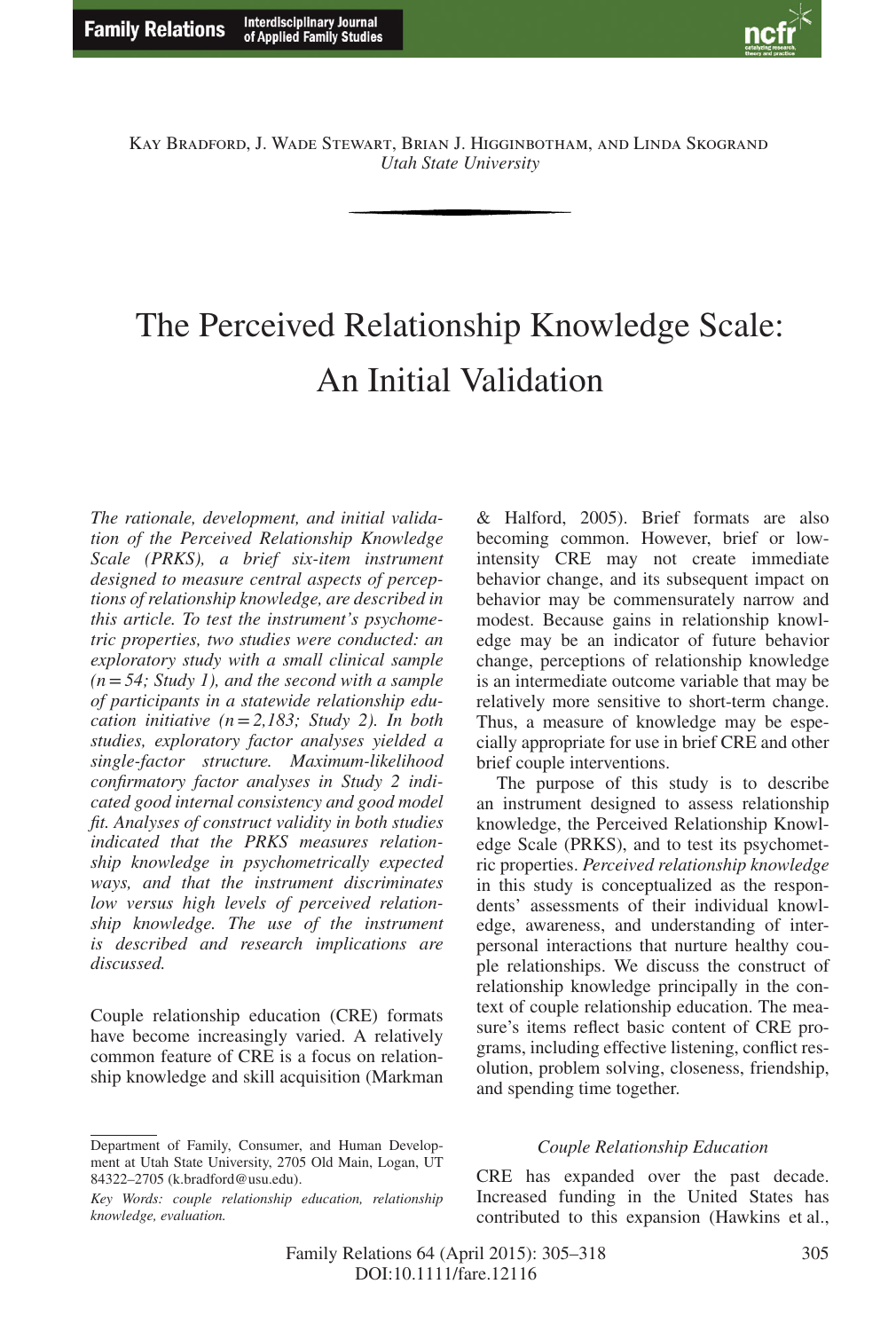2009), including the Deficit Reduction Act of 2005 which made \$150 million dollars in grants available annually to support healthy marriage and responsible fatherhood programs. There is evidence that CRE is effective in helping couples improve their relationship quality and communication. In a meta-analysis of 117 studies, Hawkins, Blanchard, Baldwin, and Fawcett (2008) found CRE had an effect size on relationship quality ranging from  $d = .24$  to .36, whereas the effect sizes on communication skills ranged from  $d = .36$  to .54. Low-dosage programs  $(1 - 8$  hours) had lower effect sizes in the areas of relationship quality and communication when compared with medium-dosage programs  $(9 - 20$  hours):  $d = .18$  for relationship quality and  $d = .21$  for communication. Although low-dosage programs produced lower effect sizes than the medium-dosage programs, the benefits included financial practicality and the potential to raise awareness of CRE and ultimately attract more participants (Hawkins, Carroll, Doherty, & Willoughby, 2004).

Despite this evidence, there is debate about the efficacy of CRE, particularly among minority and low-income (typically high stress) participants (Johnson, 2012, 2013). Most agree, however, that an empirical approach is needed. Scholars have noted that CRE outcome variables are often limited in range and have recommended that a broader array of variables be examined (Hawkins et al., 2008). Low-dosage CRE may be less likely to have an immediate impact on behavior but may have impact on intermediate phenomena such as relationship knowledge; this is especially likely if the curriculum emphasizes understanding of healthy relationship interactions, for example. Intermediate impact of light-dosage programming might be detected in terms of perceptions of relationship knowledge. Part of this rationale is that behavioral constructs are different from knowledge: communication and relationship quality are at least somewhat rooted in behavior, whereas relationship knowledge is primarily cognitive by nature. Likewise, couple communication and marital quality give essential information about behavioral processes in couple relationships that knowledge does not. Because of its role in relationship patterns, relationship knowledge (i.e., knowledge, awareness, and understanding of interpersonal interactions that nurture healthy couple relationships) is a potentially promising outcome

variable to measure in couple interventions. Knowledge may play an intermediate role in couple functioning, as discussed through the lens of prevention science.

# *Intervention Theory and Relationship Knowledge*

Intervention theory is rooted in prevention science. It is posited that protective factors increase people's resistance to dysfunction and, conversely, exposure to multiple risk factors can have cumulatively negative effects (Coie et al., 1993; Vaterlaus, Allgood, & Higginbotham, 2012). Protective factors (e.g., individual traits, environmental attributes) may mitigate problems either directly or indirectly, whereas dysfunction is often the result of many risk factors (Coie et al., 1993). An aim of intervention theory is simply to increase protective factors and decrease risk factors and to specify the mechanisms by which these factors work. Hawkins et al. (2004) asserted that relationship skills work in conjunction with "a good understanding about healthy marriage and attitudes that foster it" (p. 548). Thus, CRE focuses on factors that support healthy marriages, such as relationship knowledge and understanding.

The preventative framework considers intermediate outcomes and processes, not just those that are long term (Coie et al., 1993), and the evolution of healthy and unhealthy behavior, thought, and affect (Coie et al., 1993) – such as understanding, knowledge, and awareness. Adequate functioning in any relationship requires the competent use of knowledge across time (Duck, 1993). Relationships are, in part, a combination of interpersonal interactions and the cognitive activity of the interactants (Andersen, 1993; Fraley & Shaver, 2000). Through a process of cognitions and accompanying interactions, individuals are theorized to acquire knowledge and thereby develop schemata, which are knowledge structures based on prior experience. Relational schemata shape an individual's prototype (i.e., one's own subjective notion) of what it means to be a spouse or partner. Thus, dysfunction in couple relationships may be reduced, in part, by intervening at the level of knowledge. This description of knowledge is largely subjective and process based, in that a person's knowledge structures are based on patterned thoughts and interactions.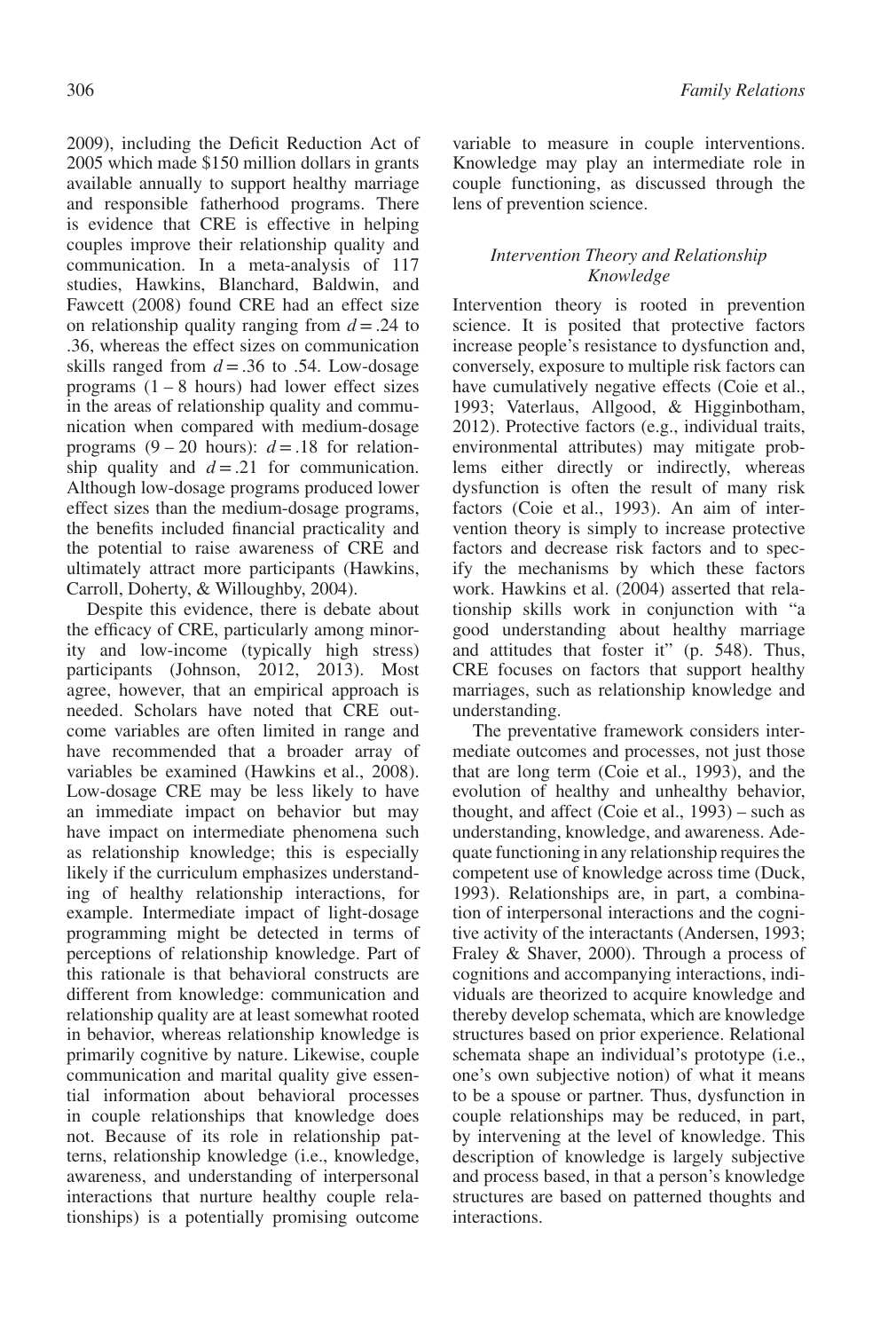# *Relationship Knowledge and Relationship Quality*

Relationship knowledge includes relational awareness, understanding, and cognitive change (Halford, Markman, Kline, & Stanley, 2003). In their comprehensive framework of marriage education, Hawkins et al. (2004) identified relationship knowledge as a crucial component of CRE, situating knowledge (i.e., awareness, understanding, relational attitudes) among relationship skills, motivations, and virtues. Based on the interplay of cognitive processes and interpersonal interactions (Andersen, 1993), relationship skills rest on a foundation of knowledge structures: that is, of internal working models that stem from repeated interactions (Fraley & Shaver, 2000). Thus, relationship knowledge has a considerable degree of subjectivity that is important to accommodate in a measure. In this scale, we do not purport to measure "objective" relationship knowledge because of its subjectivity intrapsychically and in relationships. However, we attempted to balance such subjectivity (i.e., personal perceptions of relationship knowledge) with a degree of objectivity, by measuring perceived knowledge of skills that past research has shown to be important to healthy relationships. The content is discussed under item development and testing.

Relational knowledge has been shown to affect the attributions and expectations in relationships (Planalp, 1987). Specific knowledge concerning couple communication is vital in many models of therapy (e.g., Gurman & Jacobson, 2002), and in various education programs (Butler & Wampler, 1999; Halford et al., 2003). Relationship awareness (i.e., thinking about and talking about the relationship), for example, has been linked to relationship satisfaction (Acitelli, 1992). Gottman's (1999) method of couple therapy uses knowledge to teach couples about building friendship and conflict resolution. Furthermore, accurate information and knowledge is important to the success of intimate relationships (Gottman & Silver, 1999; Larson, 2000, 2003; Parrott & Parrott, 2006).

Conversely, there is evidence that inaccurate relationship knowledge can contribute to lower levels of marital quality. Cognitions affect behaviors in close relationships (Karney, McNulty, & Bradbury, 2000), and several

measures have been developed to measure dysfunctional beliefs and their effect on behaviors (see Baucom, Epstein, Rankin, & Burnett, 1996; Fletcher & Kininmonth, 1992; Knee, 1998). However, these instruments typically focus on negative cognitive attributions and schemata, rather than on awareness and understanding of positive relational processes. Although relationship knowledge is a primary component in relationship education and presumably plays an important role in couple relationships, there are very few instruments that measure an individual's knowledge (awareness, understanding) of healthy aspects of intimate relationships. In light of the short-term nature of many current relationship education offerings (i.e., single-session seminars, work-place presentations, etc.), relationship knowledge is a potentially important variable to measure.

## *Item Development and Testing*

The PRKS was created in response to a need for an instrument that would measure short-term outcomes appropriate for brief, single-event, and multiple-event CRE in a statewide healthy relationship initiative. We reasoned that low-dosage interventions might influence knowledge, but that the behavioral impact might be small, at least in the short-term.

Literature was reviewed to determine areas most important to relationship well-being. Generally, CRE curricula typically include content such as listening skills, problem-solving skills, conflict resolution or management, handling differences, positive expression of affection, and marital virtues (Halford, 2011; Hawkins & Ooms, 2010). In a curriculum assessment guide, the U.S. Administration for Children and Families (ACF) included the aforementioned variables as "minimum required content" (Hauer et al., 2008). Similarly, content areas that are featured in the PRKS include the following: listening skills, settling disagreements and solving problems, deepening love, and characteristics and aspects of healthy relationships such as friendship and spending time together. The ACF curriculum guide also included "advised content areas" that also overlap with the content of the PRKS instrument, including (a) problem solving (building consensus, exploring solutions), (b) sharing activities and spending time together as a couple, (c) teamwork and collaboration as a couple (the "us" or "we" as a couple;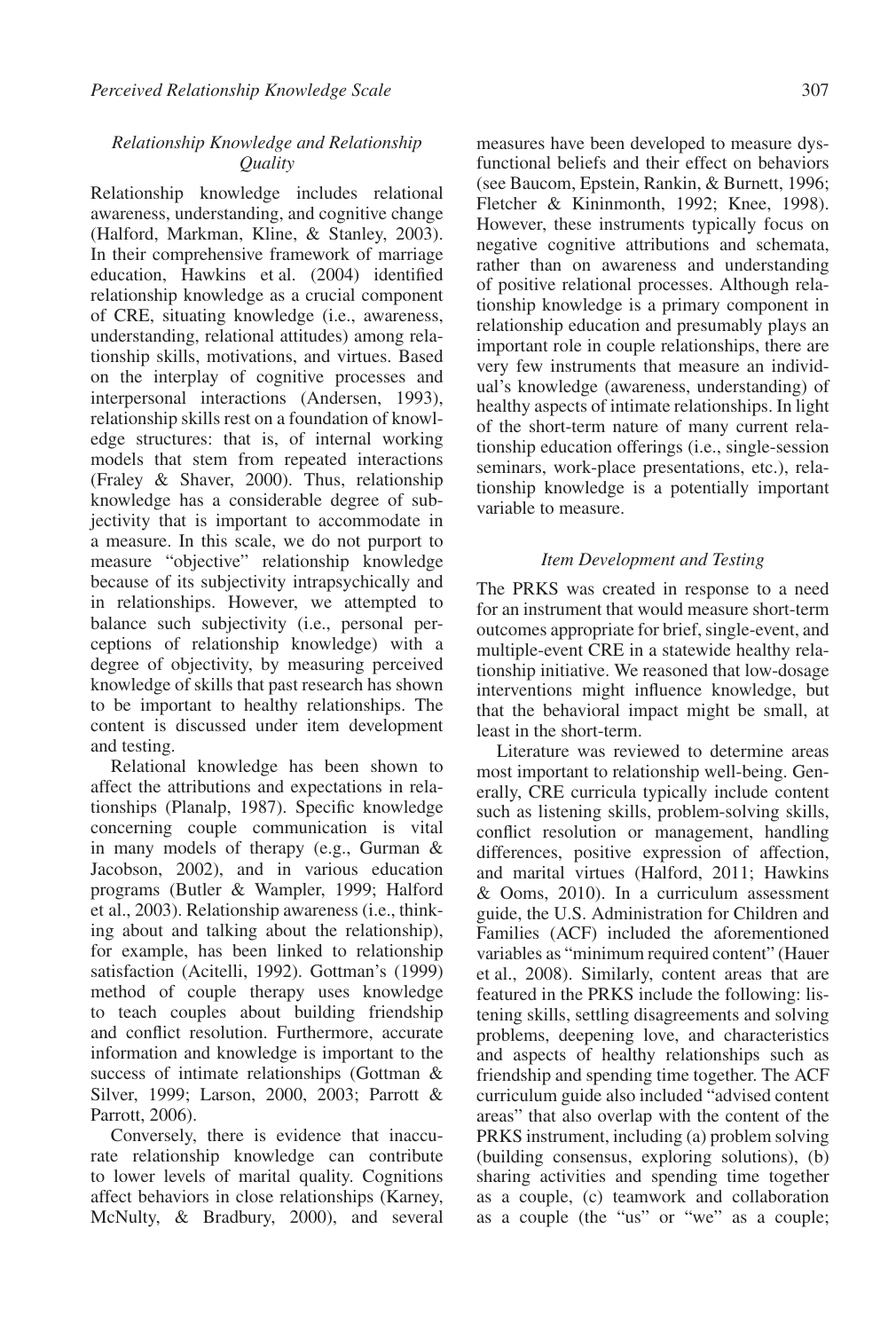Hauer et al., 2008, p. 10), and (d) caring and empathy, appreciation or soothing behaviors (i.e., deepening love, friendship).

Based on literature such as Gottman's observational research on couple processes (e.g., Driver, Tabares, Shapiro, & Gottman, 2012), national data on marital strengths (Olson, Olson-Sigg, & Larson, 2008), and common components of couple therapy (Gurman & Jacobson, 2002), the following variables were selected: effective listening, which is a key component of communication (e.g., Scuka, 2005); conflict resolution (e.g., Cummings, Goeke-Morey, & Papp, 2003), problem-solving (Scuka, 2005); closeness, operationalized as deepening a loving relationship (see Gottman, 1999); friendship (e.g., Fowers, 2000); and couple time together (e.g., Doherty, 2001). Six items were generated to assess knowledge of a total of six topics, rather than perceptions of behavioral patterns. Typically, the creation of a new measure includes the generation of a more extensive item pool, but in this project the items were intentionally kept relatively general and few in number in an effort to maximize their relevance to a wide range of CRE programming. Moreover, limited space on the survey did not allow for the generation (and thus testing) of further items. In terms of content validity, we readily acknowledge there are many other important aspects of knowledge regarding couple functioning that might also be measured, and that the instrument measures some core constructs but does not represent the universe of possible items. Our purpose here was to provide an initial test of the reliability and validity of core items of perceived relationship knowledge.

## **METHOD**

To test the properties of these items, analyses were conducted on data collected from two samples: first, from an exploratory study of a small clinical sample (Study 1); and second, from a large sample of participants in a statewide CRE initiative (Study 2). We tested the instrument's internal reliability and construct validity, including its discriminant validity.

# *Study 1 Participants*

Participants in this clinical sample consisted of 30 couples  $(N = 60)$  recruited for a relationship

check-up. Each couple received \$20 as compensation. Three couples were excluded due to large amounts of incomplete data, leaving 27 couples  $(n=54)$ . Of these, 50% were female and 50% male, with 72.7% married, 6.7% living together, and 21.7% seriously dating or engaged. Most were White (98.3%). The mean age for men was 30.6  $(SD = 11.7)$  and 28.3  $(SD = 11.3)$  for women, and the median annual income level was \$39,000.

## *Study 1 Measures*

To test aspects of the instrument's construct validity, scores from several other relationship measures were used. PRKS scores were correlated with relationship satisfaction, couple communication, relationship virtues, and risk for violence to test convergent and divergent validity. In addition, relationship satisfaction was used as a grouping variable by which to test divergent validity.

*Relationship Knowledge.* The PRKS was used to measure perceived knowledge regarding healthy behaviors in intimate relationships with six items: "my knowledge of how to listen effectively to a spouse/partner," "my awareness of how to settle disagreements well," "my understanding of how to solve problems and reach compromise," "my understanding of ways to deepen a loving relationship," "my knowledge of ways to have a strong friendship with a spouse/ partner," and "my awareness of the importance of spending time together." Ratings were on a 4-point scale (*was/is poor, was/is fair, was/is good,* and *was/is excellent*). A posttest-thenretrospective-pretest evaluation (Marshall, Higginbotham, Harris, & Lee, 2007) was used, in which participants rated their knowledge on "what you knew BEFORE and now AFTER the program." This design was used to accommodate different CRE formats, and also to avoid "response shift bias," in which pretest ratings may be inflated (Rohs, 1999). These analyses report analyses of the retrospective pre- and postintervention data.

*Marital Quality.* The six-item Quality of Marriage Index (QMI; Norton, 1983) was used to measure the couples' overall relational quality. It has five items such as "we have a good marriage" and "my relationship with my partner makes me happy." These items are scored on a 7-point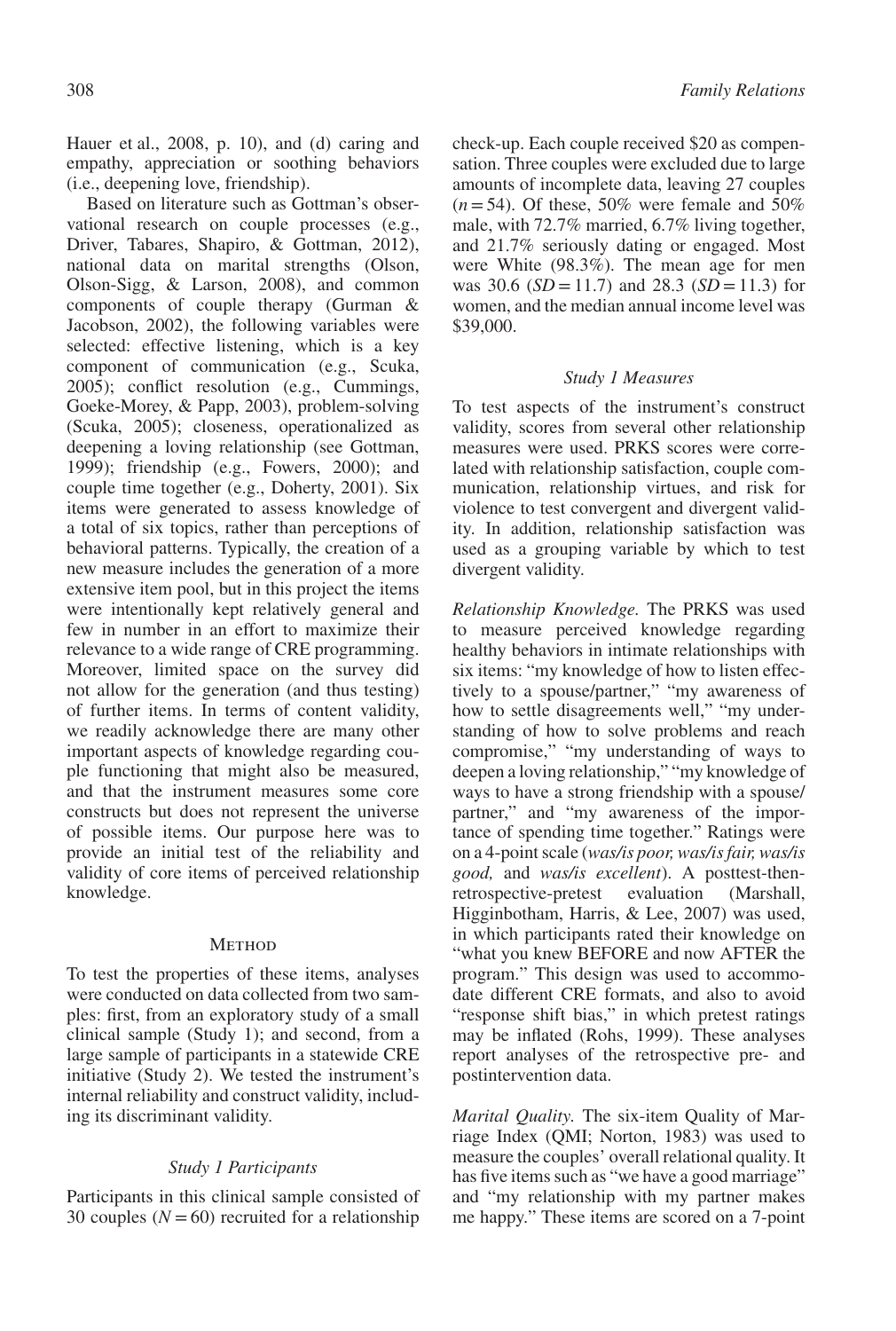Likert-type scale from 1 (*strongly disagree*) to 7 (*strongly agree*). The sixth item asks the couple to rate their relationship on a 10-point scale ranging from *very unhappy* to *perfectly happy*. Analyses yielded alpha levels of .95 for men and for women.

*Relationship Satisfaction.* The three-item Kansas Marital Satisfaction Scale (KMS; Schumm et al., 1986) was used to measure relationship satisfaction. These three items measure satisfaction with "… your husband/wife as a spouse (partner)," "... your marriage (relationship)," and "… your relationship with your husband/wife (partner)" using a 7-point Likerttype scale ranging from 1 (*extremely dissatisfied*) to 7 (*extremely satisfied*). The KMS has established test-retest reliability at .71 (Mitchell, Newell, & Schumm, 1983). With regard to internal consistency, alpha levels were .93 for men and .97 for women.

*Couple Communication.* Eight items from the Couple's Pre-counseling Inventory (Stuart & Stuart, 1983) were used to measure couple communication. Items included "my partner/spouse listens attentively when I speak" and "my partner communicates affection by words as well as touch." Participants responded using a 5-point Likert-type scale ranging from 1 (*never*) to 5 (*always*). Alpha levels were .86 for men and .93 for women.

*Intimate Partner Violence.* The Intimate Justice Scale (IJS; Jory, 2004) was used to measure risk for intimate partner violence in both samples. Ten of the scale's 15 items were used, including items such as "my partner is too possessive or jealous," "my partner never admits when he or she is wrong," and "sometimes my partner hurts me." Individuals responded using a 5-point Likert-type scale ranging from 1 (*I do not at all agree*) to 5 (*I strongly agree*). The IJS showed convergent validity with the Conflict Tactics Scale, ranging from  $r = .51$  to .77 (Jory, 2004). Alpha levels in the current data were .91 for men and .88 for women.

*Relationship Virtues.* Two subscales of the Marital Virtues Profile (Hawkins, Fowers, Carroll, & Yang, 2006) were used to measure relational virtues: other-centeredness and generosity. Other-centeredness (six items) contains several constructs including fairness, understanding, and sacrifice. Generosity (seven items) encompasses other constructs such as forgiveness, acceptance, and appreciation. These two subscales account for 13 of the instrument's 24 items, with alpha levels ranging from .79 to .84 (Hawkins et al., 2006). Items included "my part-

ner recognizes when I am feeling that things are unfair in our relationship," "my partner is able to look past my short comings," and "my partner is familiar with my likes and dislikes," measured on a 6-point Likert-type scale ranging from 1 (*almost never*) to 6 (*almost always*). Alpha levels were .90 for men and .96 for women.

## *Study 2 Participants*

This statewide sample of 2,183 were participants in CRE in 22 counties (76% of the state's total). The majority of the 137 CRE events were one-time classes or activities (about 54%), but all programs included topics such as effective communication, enhancing friendship in intimate relationships, managing conflict, and characteristics of healthy relationships. No incentives were given. The structure and procedures of the statewide CRE initiative is discussed elsewhere (Bradford, Higginbotham, & Skogrand, 2014).

The participants in this initiative filled out a two-page survey upon completing the CRE event, or at the last session of a multisession event. The participants were 57% female and 43% male. Most were married (78%), with 22% of these in remarriages. Of the remaining participants, 12% were single, 6% dating, and 4% cohabiting. The mean age was  $37$  (*SD* = 12.7), with a mean annual income level just above \$39,000. In terms of race and ethnicity,  $86\%$ were White, 10% Latino, 1% African American, 1% Asian or Pacific Islander, 1% Native American, and 1% identified as Other*.* The mean number of children was three. Approximately 48% had no previous relationship education.

#### *Study 2 Measures*

In the statewide CRE initiative, relationship knowledge was measured using the PRKS (see previous description), relationship satisfaction was measured using the KMS (Schumm et al., 1986; see previous description) with alpha levels of .96 for men and .98 for women. Risk for intimate partner violence was measured using the IJS (Jory, 2004; see previous description). In the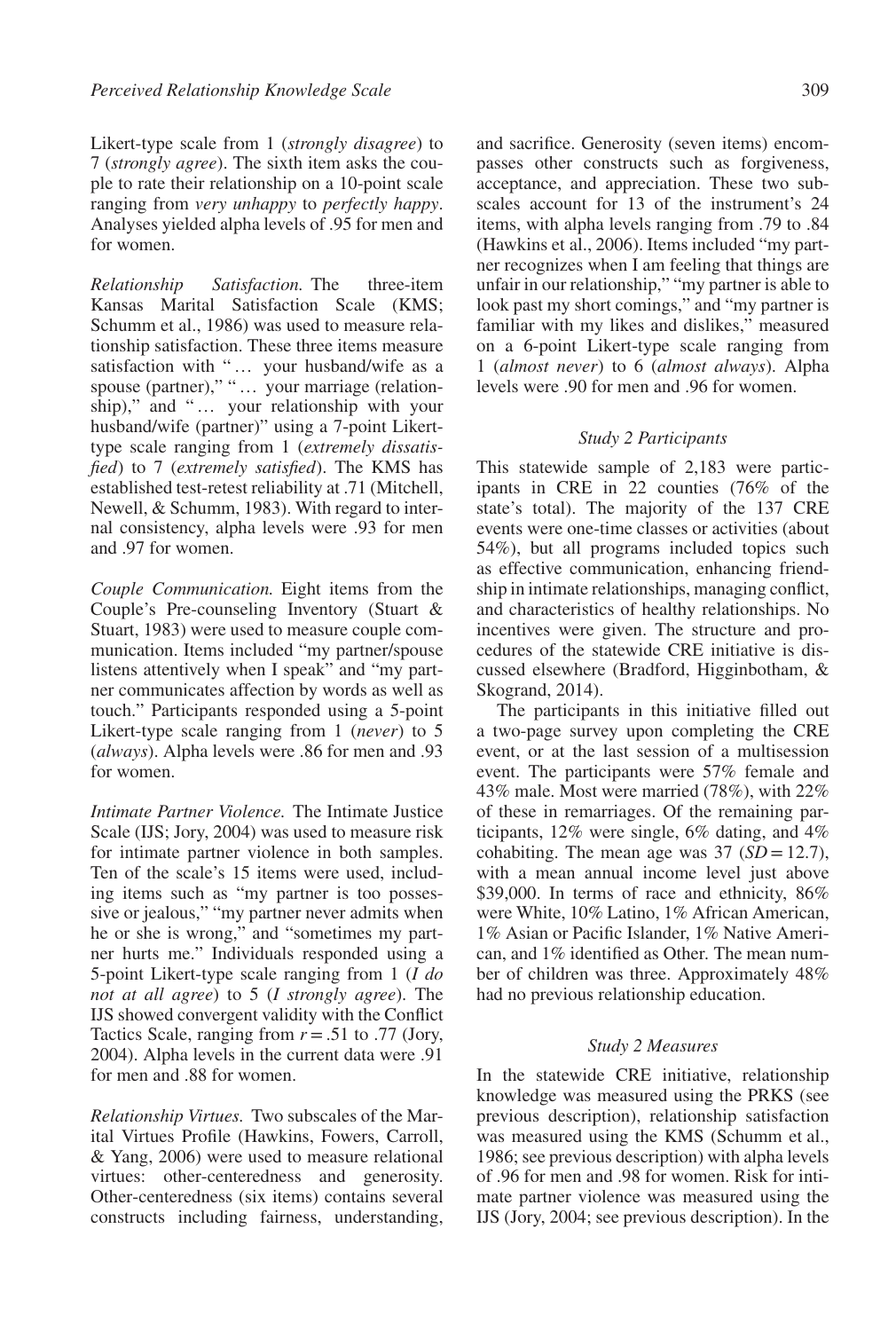statewide sample, IJS alpha levels were .90 for men and .89 for women.

# **RESULTS** *Study 1*

*Reliability.* In many cases (but not all), data in this study came from married or paired partners. Thus, analyses were completed separately for men and women to achieve independence of data (Kenny, Kashy, & Bolger, 1998) in this exploratory factor analysis. Factor analytic and reliability results are reported in Table 1. Principal components exploratory factor analysis (EFA) was used with promax rotation. Due to the small sample size, we consulted recommendations in terms of the minimum ratio of *N* to the number of variables being analyzed, *p.* In previous literature, recommendations have ranged between 3 to at least 10 (MacCallum, Widaman, Zhang, & Hong, 1999). The ratio of sample size to variables examined in this study is 4.5 (i.e., 27 in each analysis with a total of six items). Although adequate by liberal recommendations (three to six), this ratio is lower than the most conservative recommendation (10), thus confirming the importance of a second study with a larger sample.

EFA relies on the data to test item intercorrelations without prespecifying the number or content of the items that make up the construct. EFA for men and women, using "retrospective pre" and "post" data, each yielded one factor. The eigenvalues calculated in these analyses indicate the variance in all items accounted for by the factor, and thus, the eigenvalue indicates the explanatory importance of the factor(s). By contrast, low eigenvalues (e.g., below 1) contribute little to the explanation of variance of a factor and are typically ignored. Each analysis yielded only one eigenvalue higher than 1 and items loaded on one factor, indicating (in each test) a one-factor solution. Eigenvalues in each analysis ranged between 3.24 and 4.28, and explained between 54% to 71.3% of the variance. Factor loadings ranged between .60 and .91, with a median of .82. To test factor reliability, Cronbach's alpha tests were calculated. Results indicated that the factor was reliable in each test (i.e., for men and women, pre and post), with Cronbach's alpha levels ranging between .83 and .92.

*Validity.* A modest test of construct validity was conducted by calculating bivariate correlations of PRKS scores (post) with conceptually related (not parallel) variables: relationship satisfaction, and negative couple interactions. We hypothesized that PRKS scores would correlate with other measures of relationship functioning, and expected positive correlations with relationship quality (QMI), marital satisfaction (KMS), and communication (to test convergent validity), and negative correlations with risk for violence (IJS; to test divergent validity). Bivariate correlations are presented in Table 2. As expected, scores of relationship knowledge correlated positively with marital quality, relationship satisfaction, communication, marital virtues, and negatively with risk for intimate violence.

## *Study 2*

Data from this sample came from attendees who were single but in relationships, from married attendees who came alone, and from married partners. Attendance procedures did not allow us to identify couples, and so no couple identification was possible. For that reason, analyses were run separately for men and women to achieve independence of data (Kenny et al., 1998). When couples can be paired, a desirable alternative is to model men's and women's data simultaneously with error terms correlated by gender (Kenny, Kashy, & Cook, 2006).

*Reliability.* Factor analytic results are reported in Table 3. We again used EFA to rely on the data to test item intercorrelations without prespecifying the number of items that comprise constructs. However, we also wanted to use confirmatory factor analysis (CFA) to evaluate the relationships between the observed items and the factor(s) in terms of goodness of fit, and also to test for measurement invariance. Thus, to conduct both EFA and CFA and to provide a degree of cross-validation (Hurley et al., 1997), we split the large sample, randomly assigning one half to each subsample, and ran EFA using one half and CFA with the other.

*Exploratory Factor Analysis.* Results from the EFA for men and women are reported in Table 3. As in Study 1, EFA scores from the retrospective pre and post each yielded one factor, with eigenvalues ranging between 3.41 and 3.72, explaining between 56.8% to 61.9%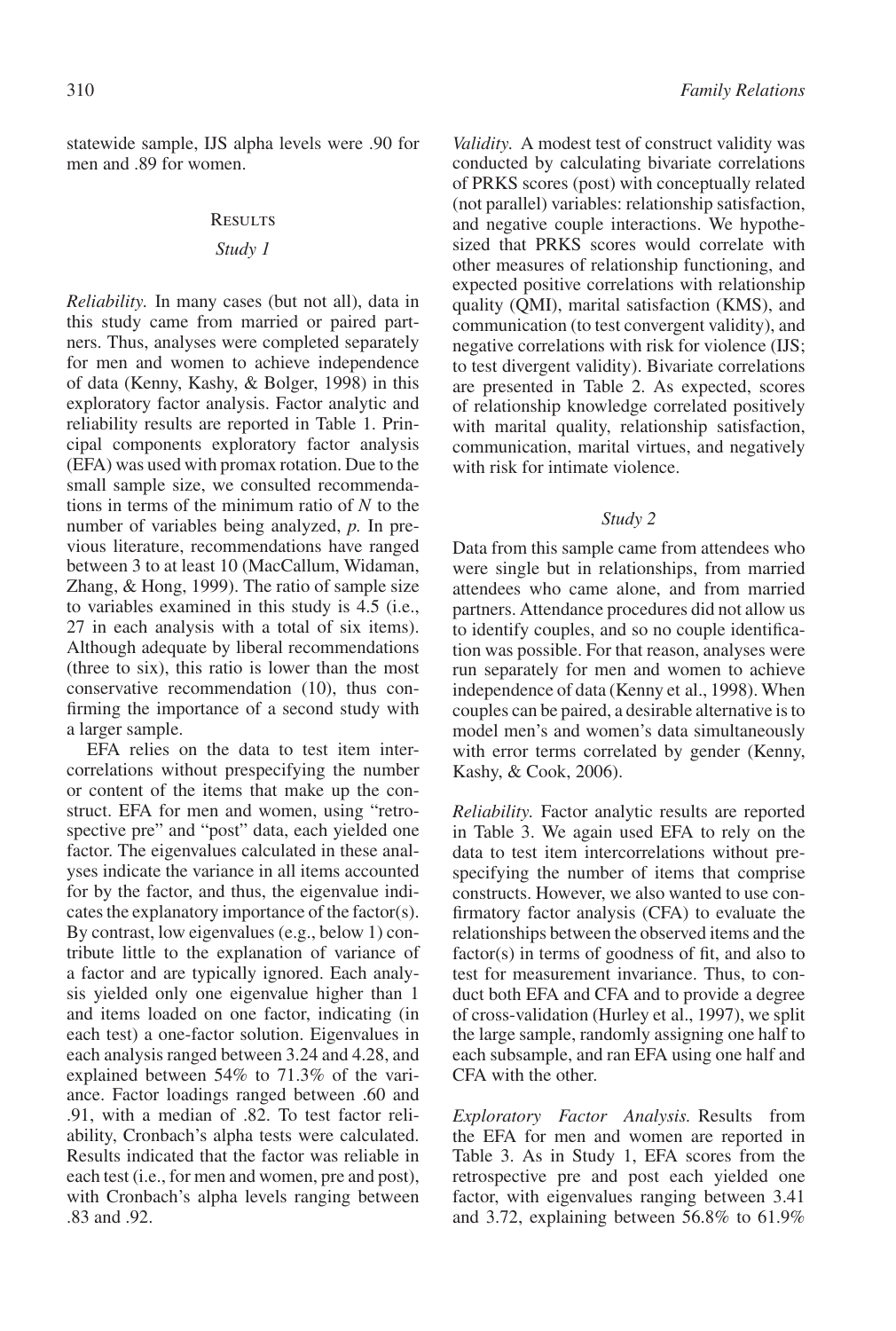|                                                                               | Men $(n = 27)$<br>Retrospective |      | Women $(n=27)$<br>Retrospective |      |
|-------------------------------------------------------------------------------|---------------------------------|------|---------------------------------|------|
|                                                                               |                                 |      |                                 |      |
| Item                                                                          | Pre                             | Post | Pre                             | Post |
| 1. My knowledge of how to listen effectively to a spouse/partner.             | .69                             | .72  | .82                             | .87  |
| 2. My awareness of how to settle disagreements well.                          | .65                             | .85  | .80                             | .83  |
| 3. My understanding of how to solve problems and reach<br>compromise.         | .79                             | .82  | .87                             | .84  |
| 4. My understanding of ways to deepen a loving relationship.                  | .82                             | .66  | .91                             | .81  |
| 5. My knowledge of ways to have a strong friendship with a<br>spouse/partner. | .70                             | .81  | .82                             | .69  |
| 6. My awareness of the importance of spending time together.                  | .75                             | .84  | .86                             | .60  |
| Eigenvalue                                                                    | 3.24                            | 3.72 | 4.28                            | 3.65 |
| % of variance                                                                 | 54.0                            | 62.0 | 71.3                            | 60.9 |
| $\alpha$                                                                      | .83                             | .88  | .92                             | .87  |

Table 1*. Study 1 Principal Components Exploratory Factor Analysis: Factor Loadings and Alpha Level*

Table 2*. Study 1 Bivariate Correlations of Perceived Relationship Knowledge Scale Scores and Relationship Variables*

| $-.70**$ |
|----------|
| $-.79**$ |
| $-.68**$ |
| $-.80**$ |
| $-.89$   |
|          |
| 27.13    |
| (9.22)   |
| 24.97    |
| (9.34)   |
|          |

*Note:* KMS = Kansas Marital Satisfaction Scale. Women's coefficients are on top right  $(n=27)$ ; men's coefficients are on bottom left  $(n=27)$ .

<sup>∗</sup>*p<*.05 (2-tailed), ∗∗*p<*.01 (2-tailed).

of the variance. Factor loadings ranged between .56 and .83 with a median of .79; Cronbach's alpha levels ranged between .83 and .88. Thus, results in both studies suggest each item is reliable. In addition, EFA analyses were performed with a subsample of unmarried men  $(n=182)$ and women  $(n=361)$  to examine possible differences in factor structure among those who self-described as single, cohabitating, or dating as compared to married participants. These results were very similar (i.e., single eigenvalues 3.39 – 3.70, explaining between  $58\% - 61\%$  of the variance), suggesting that the instrument properties were similar for this subsample.

*Confirmatory Factor Analysis.* We then conducted a test using maximum-likelihood CFA using AMOS (version 21; Arbuckle, 2012). CFA

is typically used once the factor structure is tentatively determined by EFA (Hurley et al., 1997). CFA tests the extent to which the correlation matrix of an EFA can be reproduced and has the additional benefit of indicating how well the data fit the specified model. Acceptable model fit is indicated by a comparative fit index of .90 or greater, and a root mean square error of approximation (RMSEA) of .06 or less (Hu & Bentler, 1999). In CFA, model fit indices are reported rather than reliability coefficients. Standardized factor loadings of .40 and higher are considered to be reliable when the sample size exceeds 150 participants (Stevens, 1996).

The CFA results are reported in Table 4. The range of item-total correlations was .55 to .91 with a median of .73, suggesting that the intercorrelations for each item were well within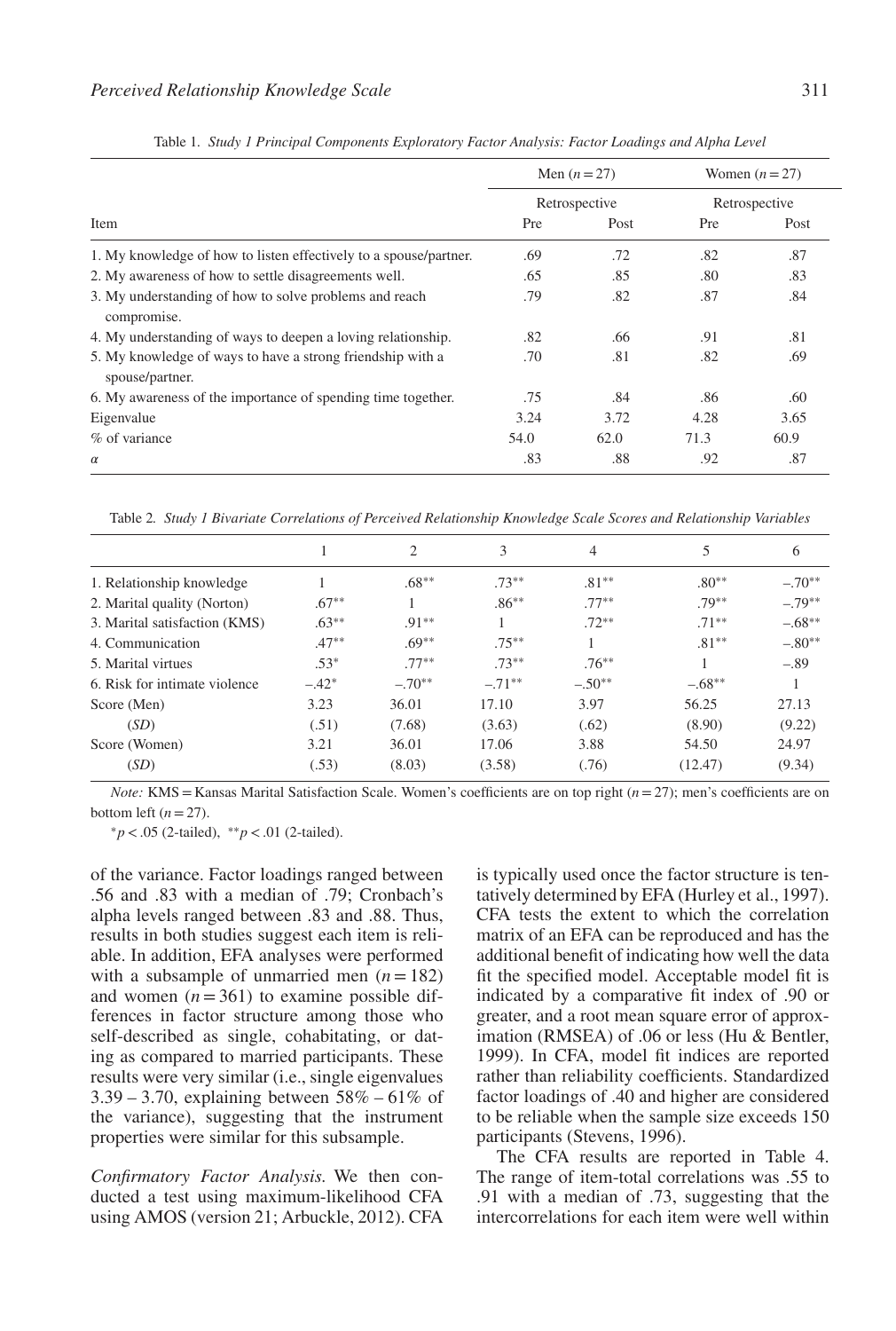|                                                                               | Men $(n = 444)$<br>Retrospective |      | Women $(n=633)$<br>Retrospective |      |
|-------------------------------------------------------------------------------|----------------------------------|------|----------------------------------|------|
|                                                                               |                                  |      |                                  |      |
| <b>Item</b>                                                                   | Pre                              | Post | Pre                              | Post |
| 1. My knowledge of how to listen effectively to a spouse/partner.             | .80                              | .78  | .79                              | .78  |
| 2. My awareness of how to settle disagreements well.                          | .79                              | .77  | .79                              | .75  |
| 3. My understanding of how to solve problems and reach<br>compromise.         | .80                              | .79  | .83                              | .81  |
| 4. My understanding of ways to deepen a loving relationship.                  | .78                              | .76  | 79                               | .80  |
| 5. My knowledge of ways to have a strong friendship with a<br>spouse/partner. | .83                              | .80  | .82                              | .79  |
| 6. My awareness of the importance of spending time together.                  | .67                              | .73  | .66                              | .71  |
| Eigenvalue                                                                    | 3.63                             | 3.57 | 3.68                             | 3.59 |
| % of variance                                                                 | 60.4                             | 59.5 | 61.3                             | 59.8 |
| $\alpha$                                                                      | .87                              | .86  | .88                              | .87  |

Table 3*. Study 2 Principal Components Exploratory Factor Analysis: Factor Loadings and Alpha Levels*

Table 4*. Confirmatory Factor Analyses: Maximum-Likelihood Factor Loadings and Model Fit*

|                                          | Men $(n = 501)$<br>Retrospective |                | Women $(n = 605)$ |               |
|------------------------------------------|----------------------------------|----------------|-------------------|---------------|
| Item                                     |                                  |                |                   | Retrospective |
|                                          | Pre                              | Post           | Pre               | Post          |
| 1. How to listen effectively.            | .70                              | .70            | .82               | .69           |
| 2. How to settle disagreements well.     | .68                              | .57            | .62               | .55           |
| 3. How to solve problems.                | .91                              | .75            | .71               | .89           |
| 4. Ways to deepen a relationship.        | .76                              | .77            | .79               | .80           |
| 5. Ways to have a strong friendship.     | .82                              | .84            | .85               | .83           |
| 6. Importance of spending time together. | .69                              | .65            | .56               | .57           |
| Model fit indices                        |                                  |                |                   |               |
| df                                       | 4                                | $\overline{2}$ | $\overline{c}$    | 2             |
| $\chi^2$                                 | 2.56                             | .87            | .55               | 2.14          |
| $\boldsymbol{p}$                         | .634                             | .646           | .759              | .343          |
| Comparative Fit Index                    | 1.00                             | 1.00           | 1.00              | 1.00          |
| Root mean square error of approximation  | .005                             | .000           | .000              | .011          |

the acceptable range. In addition, the model fit indices for this test were robust, with high comparative fit indices (CFIs; all were 1.00), low RMSEA coefficients (.011 or lower), and nonsignificant chi-squared and *p* values ( $\chi^2$  = 2.56 or lower, and  $p = .343$  or higher). These results confirmed that a one-factor solution fit the data well in each analysis and also verified the reliability of the six items. These results established configural invariance, testing the same structure across groups and getting similar outcomes. In addition, we tested further for measurement invariance to explore possible differences in coefficients for men versus women. We tested scalar (strong) invariance by equating factor

loadings and intercepts. The model fit was good, considering sample size ( $\chi^2$  = 28.325, *p* = .008,  $CFI = .995$ , RMSEA =  $.033$ ). In terms of model comparison, there was no significant difference between the unconstrained and equivalent (constrained) model ( $\chi^2$  = 2.17, *p* = .825). This test result suggests that the instrument measured perceived knowledge consistently for men and women in this sample. However, given the presence of correlated error, the test of invariance indicates a trend but should not be interpreted as conclusive.

*Validity.* Construct validity was again examined by correlational tests of convergence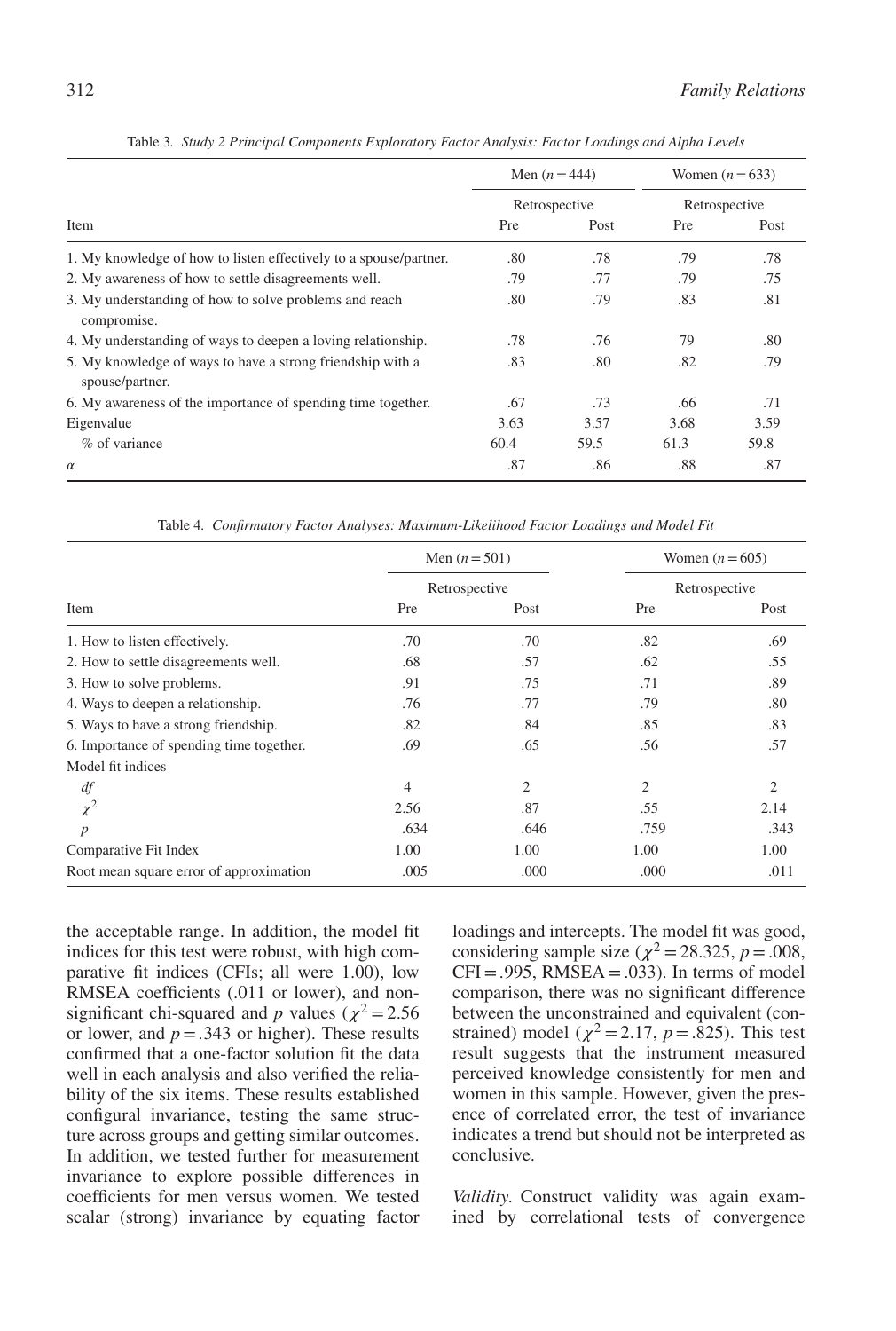Table 5*. Study 2 Bivariate Correlations of Perceived Relationship Knowledge Scale Scores and Relationship Variables (Community Sample;* N =*2,183)*

|                              |          | 2        | 3        |
|------------------------------|----------|----------|----------|
| 1. Relationship knowledge    |          | $.34***$ | $-.28**$ |
| 2. Marital satisfaction      | $27**$   | 1        | $-.57**$ |
| (Kansas)                     |          |          |          |
| 3. Risk for intimate partner | $-.26**$ | $-43**$  |          |
| violence                     |          |          |          |
| Score (Men)                  | 3.28     | 17.39    | 19.51    |
| (SD)                         | .51      | 4.26     | 8.74     |
| Score (Women)                | 3.34     | 16.33    | 18.5     |
|                              | .45      | 17.39    | 19.51    |

*Notes.* Women's coefficients are on top right (*n*=1,238); men's coefficients are on bottom left (*n*=945).

∗∗*p<*.01 (2-tailed)*.*

and divergence of PRKS scores (post) with conceptually related (but not parallel) variables including marital satisfaction (KMS) and intimate partner violence (IJS). The other measures tested in Study 1 were not available in these data. We again hypothesized that PRKS scores would correlate positively with marital satisfaction and negatively with risk for violence. Bivariate correlations are presented in Table 5. As expected, means scores of relationship knowledge were significantly and positively correlated with marital satisfaction, and negatively with risk for intimate violence. The strength of these correlations, however, was less than those in Study 1.

*Discriminant Validity.* We tested how well this instrument differentiated respondents at varying levels of relationship knowledge. We hypothesized that PRKS scores should consistently vary among participants who have relatively lower versus higher levels of relationship satisfaction. To test this, we grouped participants into three different levels of relationship satisfaction (KMS), dividing the sample roughly into thirds according to the sample's distribution of scores, with a mean of 7 being the highest possible: *low-medium satisfaction*  $(1 – 5.99)$ , *medium-high satisfaction* (6.0 – 6.49), and *high satisfaction* (6.5 – 7.0). One-way ANOVAs were run separately to account for dependence of data. These results are reported in Table 6.

PRKS scores were found to vary consistently among participants with relatively lower versus higher levels of relationship satisfaction. A significant main effect was found between groups for men,  $F(2, 810) = 45.84$ ,  $p < .001$ , as well as for women,  $F(2, 978) = 81.23$ ,  $p < .001$ . Tukey's HSD post-hoc analyses at the item level showed significant differences between all groups in all items, with the sole exception of the last item for men (time together). As expected, those in the lowest marital satisfaction group had significantly lower relationship knowledge scores on each item, and those in the medium-high marital satisfaction group had significantly lower knowledge scores than those in the high satisfaction group. The one exception to this pattern was on the sixth item for men (time together). On this sixth item, the standard deviation for men in the first low-medium group was roughly three times that of any other.

#### **DISCUSSION**

The purpose of this study was to describe and test the psychometric properties of the PRKS. The results of the two studies produced initial evidence of the internal reliability and construct validity of the six-item PRKS. Each test yielded a single factor that was reliable for both men and women, and the CFA results (Study 2) confirmed a good fit of the data to the specified model. Validity analyses suggested that the instrument performs in psychometrically sound and expected ways. Convergent and divergent validity was observed in correlations of PRKS scores with other measures of couple functioning that yielded zero-order correlation coefficients according to hypothesized directions. The bivariate coefficients in Study 1 were high, but those in Study 2 were somewhat lower than expected. The test of discriminant validity showed the PRKS differentiates low versus high levels of perceived relationship knowledge. In terms of relationship satisfaction, all PRKS item means differed significantly among groups of low-medium satisfaction, medium-high satisfaction, and high satisfaction. This was the case for men and women, with the exception of the last item for men.

#### *Instrument Use*

Relationship knowledge may be a useful variable for practitioners to consider inasmuch as it has been found to be an important component of couple functioning (e.g., Acitelli, Douvan,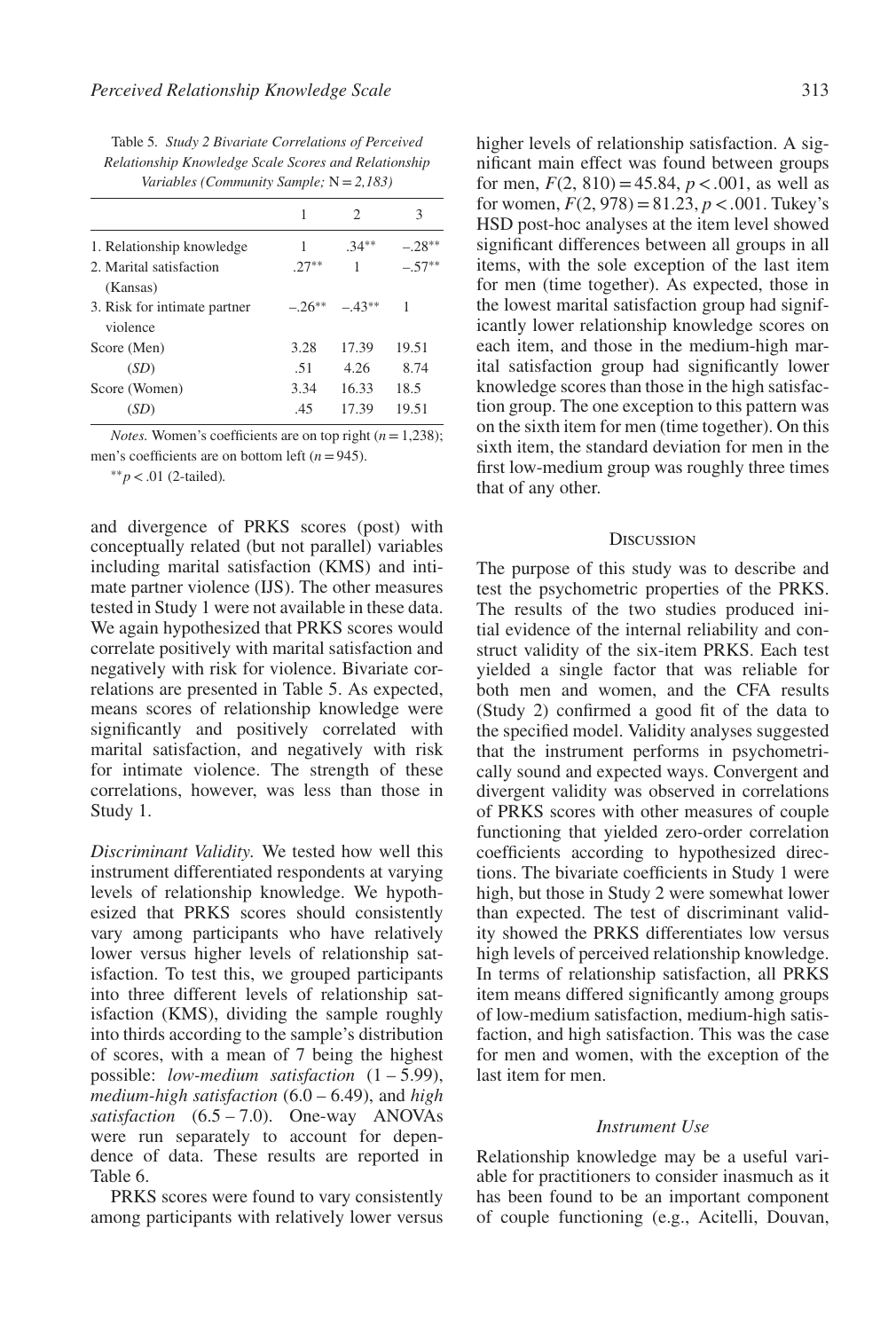|                                 | Relationship Satisfaction Level |                            |                   |
|---------------------------------|---------------------------------|----------------------------|-------------------|
| PRKS Item                       | Low-Medium<br>$(n=437)$         | Medium-High<br>$(n = 663)$ | High<br>$(n=556)$ |
| 1. How to listen effectively    | $2.95(.59)^{a}$                 | $3.16(.52)^{b}$            | $3.40$ $(.57)^c$  |
|                                 | $3.08$ $(.57)^a$                | $3.24(.51)^{b}$            | $3.51(.56)^c$     |
| 2. How to settle disagreements  | $2.85$ $(.66)^a$                | $(3.08)(.58)^{b}$          | $3.27(.56)^c$     |
|                                 | $2.91(.63)^{a}$                 | $(3.10)(.57)^{b}$          | $3.38(.54)^c$     |
| 3. How to solve problems        | $2.94$ $(.63)^a$                | $3.13(.55)^{b}$            | $3.39(.57)^c$     |
|                                 | $2.97(0.61)^a$                  | $3.18(.55)^{b}$            | $3.43(.56)^c$     |
| 4. Deepen a loving relationship | $3.11$ $(.70)^a$                | $3.28(.66)^{b}$            | $3.51(.53)^c$     |
|                                 | $3.25$ $(.62)^a$                | 3.41 $(.56)^b$             | $3.62$ $(.52)^c$  |
| 5. Have a strong friendship     | $3.10$ $(.61)^a$                | $3.26$ $(.61)^{b}$         | $3.58(.51)^c$     |
|                                 | $3.25$ $(.62)^a$                | $3.46(.55)^{b}$            | $3.64$ $(.49)^c$  |
| 6. Importance of spending time  | $3.48(2.76)^a$                  | $3.52$ $(.57)^a$           | $3.71$ $(.48)^a$  |
|                                 | $3.45$ $(.57)^a$                | $3.64(.51)^{b}$            | $3.80$ $(.43)^c$  |
| <b>Overall PRKS Mean</b>        | $3.08$ $(.65)^a$                | $(3.23)(.43)^{b}$          | $3.48(.38)^c$     |
|                                 | $3.16$ $(.45)^{a}$              | $3.34$ $(.40)^{b}$         | $3.57$ $(.39)^c$  |

Table 6*. Post Hoc Tukey's Analyses of Perceived Relationship Knowledge Scale (PRKS) Means by Relationship Satisfaction for Men and Women*

*Notes.* Women's coefficients are on the second line for each item. Means with differing superscripts (a, b, c) differed significantly group to group, *p<*.001.

& Veroff, 1993; Gottman, 1999). Furthermore, leading CRE scholars have indicated "even when they focus primarily on relational skills, most programs still teach participants some basic knowledge and attitudes about marriage" (Hawkins et al., 2004, p. 548). This measure captures perceptions of relationship knowledge relative to content areas important to relationship health.

A recent review revealed the majority of CRE studies evaluate primarily for relationship quality, communication quality, and relationship satisfaction (Markman & Rhoades, 2012). For high- and moderate-dosage programs, these outcomes can be influenced and measured. However, the effect of low-dosage CRE on these variables is not as clear (Hawkins, Stanley, Blanchard, & Albright, 2012). Given extant research, one might conclude that CRE, as a brief intervention, is not effective in decreasing relationship dissolution and is a misguided policy to strengthen relationships (cf., Johnson, 2012). Proponents of CRE, on the other hand, point to the need for a broader array of measured outcome variables (Hawkins et al., 2008) and the assessment of mediating variables (Halford et al., 2003). The PRKS can be used as both.

As a research tool, the PRKS could be used in studies of "who receives it" (Hawkins et al., 2004, p. 555). There has been speculation regarding who utilizes CRE and whether groups benefit differentially (e.g., low income vs. middle-class, racial and ethnic minorities vs. majority, remarried vs. cohabitating couples vs. first marriages, etc.). Some have questioned whether programs developed primarily for White, middle-class couples can be effective with diverse audiences (Ooms & Wilson, 2004). Others suggest there may be a "selection effect," in that CRE participants have a greater commitment or desire to make the relationship work (Stanley, 2001). Although there has been research in the last decade to examine these possibilities (cf. Hawkins & Fackrell, 2010), it has not involved systematic comparative assessments of participants knowledge of healthy relationship skills. Understanding "who" is looking for "what" would help CRE practitioners know "how" to market their CRE.

A related use of the PRKS is that of a screening tool. It is plausible that within different groups (e.g., ethnicity, gender, marital status, etc.) there could be as much, if not more, variation in relational knowledge as between groups. As compelling as group-specific CRE may sound, there are practical considerations in program delivery. For some agencies it may not be feasible to offer different CRE programs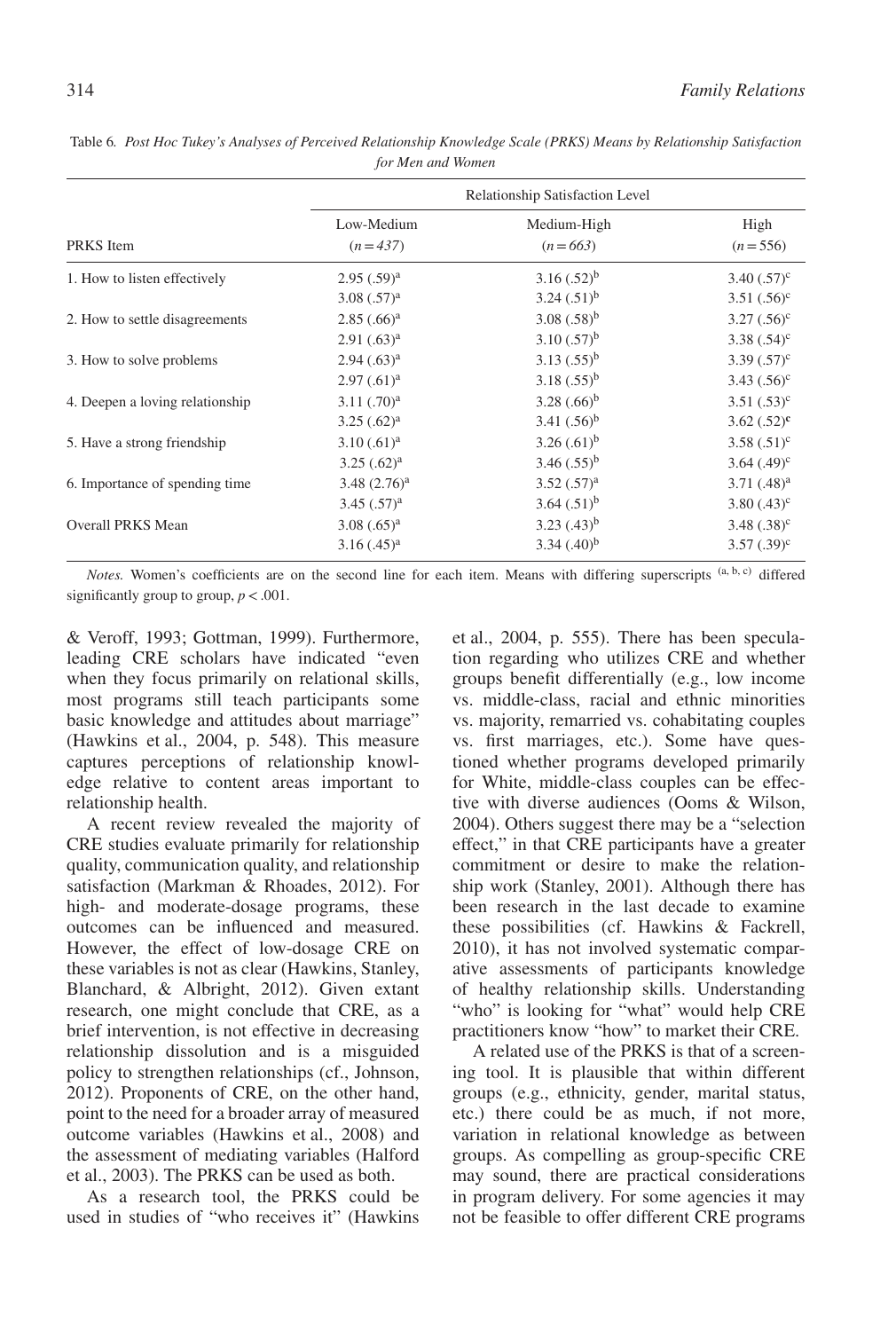to different types of participants. When this is the practical reality, there may be value in considering public education as a model. Rather than separating groups by income, gender, or ethnicity, students might be placed in classrooms according to their level of knowledge. As a screening tool used in conjunction with more comprehensive needs assessments, the PRKS could be used to identify baseline levels of relationship knowledge and inform recommended services. Those who score low could be encouraged to attend a high-dosage CRE program. Those who score high could be pointed to self-directed programs or given resources for specific areas of concern or interest. This approach would be consistent with intervention theory's aim of increasing protective factors (Coie et al., 1993).

As a research tool, the PRKS could be used to assess the mediating role of knowledge on traditional or targeted CRE outcomes such as relationship quality or stability. Several researchers have considered potential mediators including self-regulation (Halford et al., 2003). Knowledge could likewise influence the effects of CRE. The transtheoretical model of change (Prochaska & Norcross, 2001) provides an illustration of the role of knowledge in behavior change. Prochaska and Norcross (2001) proposed that there are several stages of behavior change that rely on awareness and knowledge of one's problems. In the contemplation stage "people are aware that a problem exists and are seriously thinking about overcoming it but have not yet made a commitment to take action" (p. 443). As the individual passes from the contemplation stage to the preparation stage, the individual moves into a combination of contemplation and small behavioral changes before reaching the action stage (Prochaska & Norcross, 2001). It may be possible that gaining more knowledge could help individuals move from one stage to the next. Future research using the PRKS can now test this possibility.

#### *Limitations*

The psychometric properties of the PRKS should be considered in light of the limitations of these two studies. Despite relatively sound reliability and validity, the results are not conclusive. According to some (but not all) recommendations, the clinical sample  $(n=54)$ was too small to adequately test reliability

using EFA. With regard to validity, Study 2 had fewer variables, which limited our ability to test convergent validity. It is possible that the modest correlations indicate a stronger relationship between relationship knowledge and relationship functioning among clinical couples versus nondistressed couples, or possibly that the scale taps somewhat separate aspects of relationships. With regard to content validity, item generation was limited to a review of the literature highlighting components central to couple functioning. Six items cannot reflect all facets important to couple relationships. The amount of variance explained in the EFA analyses was adequate, but testing more items might better reflect knowledge and explain more variance. Future research might include focus groups or even a Delphi study to generate and test a more comprehensive range of items.

The PRKS is self-report, and as such, it suffers from limitations common to self-report instruments; including social desirability bias and the inaccuracy of self-report in general (Wilson & Nisbett, 1978). Moreover, as Halford (2011) pointed out, self-report measures typically do not identify key risk factors; this instrument is no exception. Due to the need to measure central aspects of relationship knowledge, the topics of each of the six items are stated only generally, and (purposively) not specifically. Despite the relative consistency of these results, it is likely that any one item might have diverse meanings among different respondents. Still, the psychometrically sound results both in terms of reliability and validity suggest that the PRKS captures a construct that relates meaningfully and consistently to relational health.

#### **ACKNOWLEDGEMENTS**

The authors thank the Utah State University Cooperative Extension Faculty for their work on this project, as well as those who participated in relationship education classes. This research was supported by a grant from the Utah Department of Workforce Services.

## **REFERENCES**

- Acitelli, L. K. (1992). Gender differences in relationship awareness and marital satisfaction among young married couples. *Personality and Social Psychology Bulletin, 18*, 102–110. doi:10.1177/0146167292181015
- Acitelli, L. K., Douvan, E., & Veroff, J. (1993). Perceptions of conflict in the first year of marriage: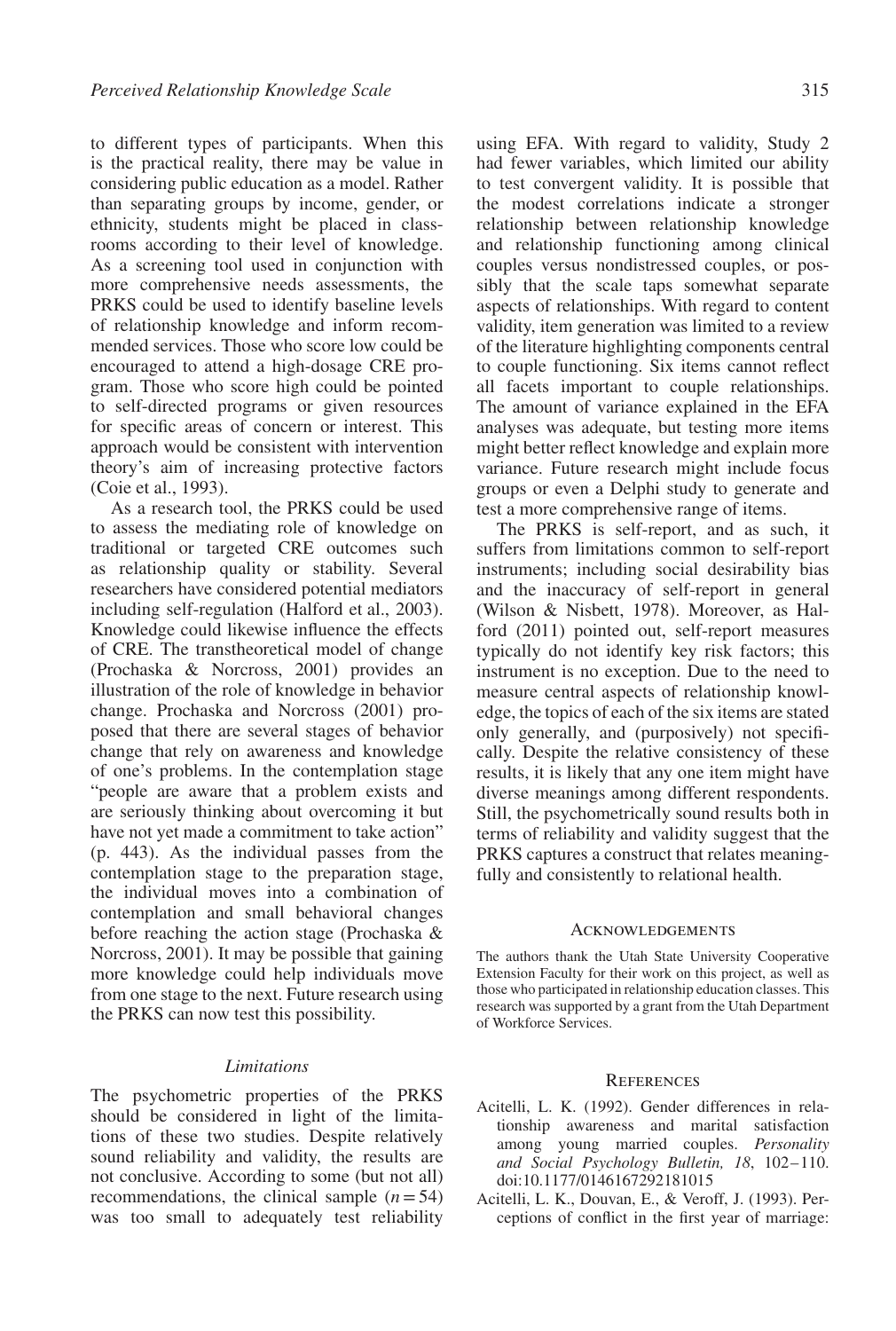How important are similarity and understanding? *Journal of Social and Personal Relationships*, *10*, 5–19. doi:10.1177/0265407593101001

- Andersen, P. A. (1993). Cognitive schemata in personal relationships. In S. Duck (Ed.), *Individuals in relationships* (pp. 87–120). Thousand Oaks, CA: Sage.
- Arbuckle, J. L. (2012). *AMOS (version 21)*. Chicago, IL: SPSS Inc.
- Baucom, D. H., Epstein, N., Rankin, L. A., & Burnett, C. K. (1996). Assessing relationship standards: The Inventory of Specific Relationship Standards. *Journal of Family Psychology, 10*, 72–88. doi:10.1037/0893-3200.10.1.72
- Bradford, K., Higginbotham, B. J., & Skogrand, L. (2014). Healthy relationship education: A statewide case study and outcome evaluation. *Marriage and Family Review. 50,* 93–106*.* doi:10. 1080/01494929.2013.851057
- Butler, M. H., & Wampler, K. S. (1999). A metaanalytic update of research on the couple communication program. *American Journal of Family Therapy, 27*, 223–227. doi:10.1080/ 019261899261943
- Coie, J. D., Watt, N. F., West, S. G., Hawkins, J. D., Asarnow, J. R., Markman, H. J., … . Shure, M. B. (1993). The science of prevention: A conceptual framework and some direction for a national research program. *American Psychologist*, *48*, 1013–1022. doi:10.1037/0003-066X.48.10.1013
- Cummings, M. E., Goeke-Morey, M. C., & Papp, L. M. (2003). Children's responses to everyday marital conflict tactics in the home. *Child Development, 74,* 1918–1929. doi:10.1046/j.1467-8624. 2003.00646.x
- Doherty, W. J. (2001). *Take back your marriage: Sticking together in a world that pulls us apart.* New York, NY: Guilford.
- Driver, J., Tabares, A., Shapiro, A. F., & Gottman, J. M. (2012). Couple interaction in happy and unhappy marriages: Gottman laboratory studies. In F. Walsh (Ed.), *Normal family processes* (4<sup>th</sup> ed., pp. 57–77). Logan, UT: Utah State University, Department of Family, Consumer, and Human Development.
- Duck, S. (1993). *Individuals in relationships: Understanding relationship processes series* (Vol. 1). Thousand Oaks, CA: Sage.
- Fletcher, G. J. O., & Kininmonth, L. (1992). Measuring relationship beliefs: An individual differences scale. *Journal of Research in Personality, 26*, 371–397. doi:10.1016/0092-6566(92) 90066-D
- Fowers, B. J. (2000). *Beyond the myth of marital happiness*. San Francisco, CA: Jossey-Bass.
- Fraley, R. C., & Shaver, P. R. (2000). Adult romantic attachment: Theoretical developments, emerging controversies, and unanswered questions.

*Review of General Psychology, 4,* 132–154. doi:10.1O37//1089-2680.4.2.132

- Gottman, J., & Silver, N. (1999). *The seven principles for making marriage work.* New York, NY: Crown.
- Gottman, J. M. (1999). *The marriage clinic: A scientifically based marital therapy*. New York, NY: Norton.
- Gurman, A. S., & Jacobson, N. S. (2002). *Clinical handbook of couple therapy* (3rd ed.). New York, NY: Guilford.
- Halford, W. K. (2011). *Marriage and relationship education: What works and how to provide it.* New York, NY: Guilford.
- Halford, W. K.., Markman, H. J., Kline, G., & Stanley, S. M. (2003). Best practice in couple relationship education. *Journal of Marital and Family Therapy, 29*, 385–406. doi:10.1111/j.1752 -0606.2003.tb01214.x
- Hauer, J., McDowell, L., Andrews, B., Swanson, L., Marr, P., & Minor, B. (2008). *Marriage education curriculum assessment guide.* Administration for Children and Families. Retrieved from http:// archive.acf.hhs.gov/healthymarriage/pdf/acf2009 \_curriculum\_assessment\_guide.pdf.
- Hawkins, A. J., Blanchard, V. L., Baldwin, S. A., & Fawcett, E. B. (2008). Does marriage and relationship education work? A meta-analytic study. *Journal of Consulting and Clinical Psychology, 76*, 723–734. doi:10.1037/a0012584
- Hawkins, A. J., Carroll, J. S., Doherty, W. J., & Willoughby, B. J. (2004). A comprehensive framework for marriage education*. Family Relations, 53*, 547–558. doi:10.1111/j.0197-6664. 2004.00064.x
- Hawkins, A. J., & Fackrell, T. A. (2010). Does relationship and marriage education for lowerincome couples work? A meta-analytic study of emerging research. *Journal of Couple & Relationship Therapy: Innovations in Clinical and Educational Interventions, 9*, 181–191. doi:10.1080/ 15332691003694927
- Hawkins, A. J., Fowers, B. J., Carroll, J. S., & Yang, C. (2006). Conceptualizing and measuring a construct of marital virtues. In S. Hofferth & L. Casper (Eds.), *Handbook of measurement issues in family research* (pp. 67–83). Mahwah, NJ: Erlbaum.
- Hawkins, A. J., & Ooms, T. (2010). *What works in marriage and relationship education? A review of lessons learned with a focus on low-income couples*. Washington, DC: Healthy Marriage Resource Center.
- Hawkins, A. J., Stanley, S. M., Blanchard, V. L., & Albright, M. (2012). Exploring programmatic moderators of the effectiveness of marriage and relationship education programs: A metaanalytic study. *Behavior Therapy, 43*, 77–87. doi:10.1016/j.beth.2010.12.006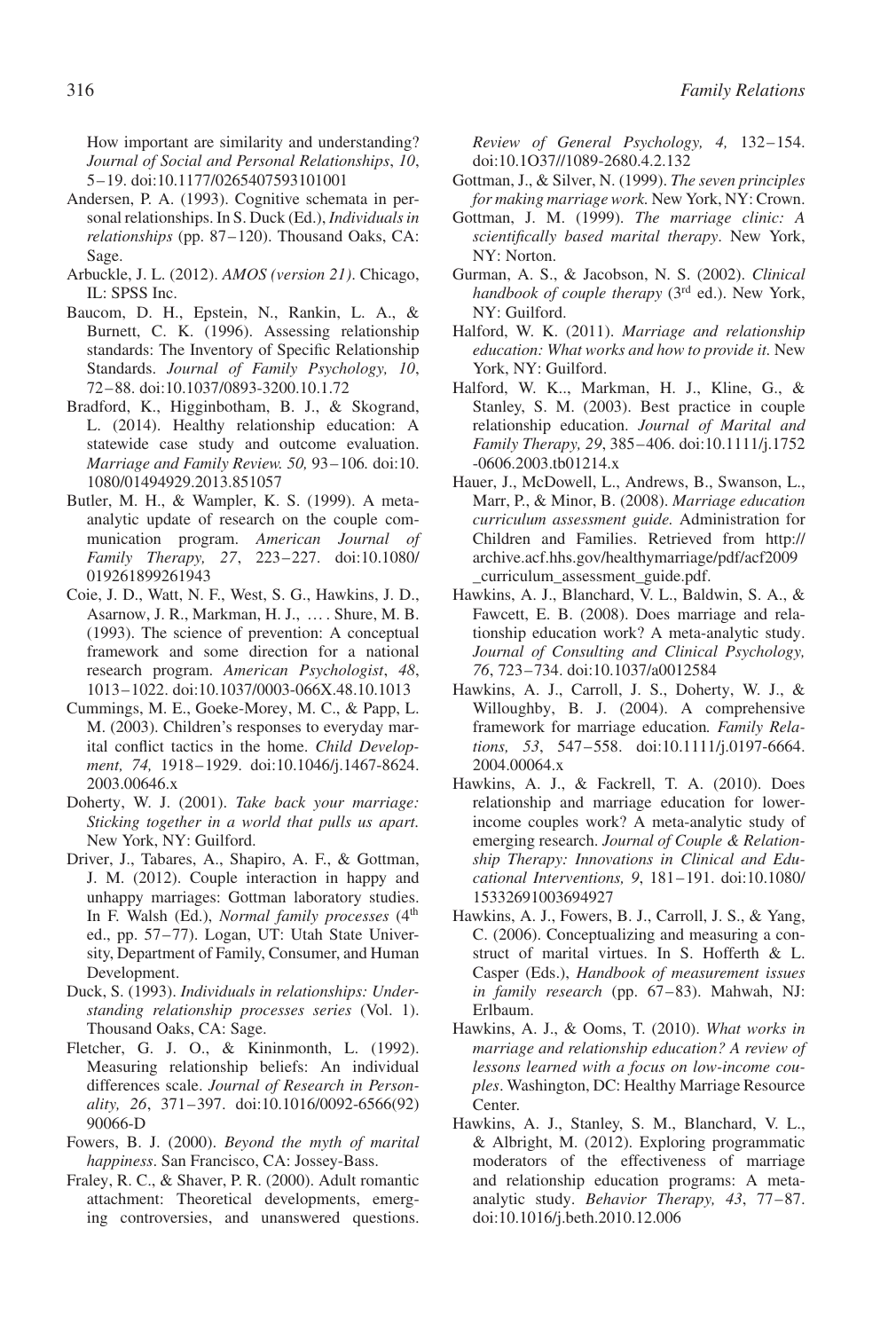- Hawkins, A. J., Wilson, R. F., Ooms, T., Nock, S. L., Malone-Colon, L., & Cohen, L. (2009). Recent government reforms related to marital formation, maintenance, and dissolution in the United States: A primer and critical review. *Journal of Couple & Relationship Therapy: Innovations in Clinical and Educational Interventions, 8*, 264–281. doi:10.1080/15332690903049265
- Hurley, A. E., Scandura, T. A., Schriescheim, C. A., Brannick, M. T., Seers, A., Vandenberg, R. J., & Williams, L. J. (1997). Exploratory and confirmatory factor analysis: Guidelines, issues, and alternatives. *Journal of Organizational Behavior, 18,* 667–683. doi:10.1002/(SICI)1099-1379 (199711)18:6*<*667::AID-JOB874*>*3.0.CO;2-T
- Johnson, M. D. (2012). Healthy marriage initiatives: On the need for empiricism in policy implementation. *American Psychologist, 67*, 296–308. doi:10.1037/a0027743
- Johnson, M. D. (2013). Optimistic or quixotic? More data on marriage and relationship education programs for lower income couples. *American Psychologist, 68,* 111–112. doi:10.1037/a0031793
- Jory, B. (2004). The Intimate Justice Scale: An instrument to screen for psychological abuse and physical violence in clinical practice. *Journal of Marital and Family Therapy, 30*, 29–44. doi:10.1111/j.1752-0606.2004.tb01220.x
- Karney, B. R., McNulty, J. K., & Bradbury, T. N. (2000). Cognition and the development of close relationships. In M. S. Clark & G. J. O. Fletcher (Eds.), *Blackwell handbook of social psychology, Vol. 2: Interpersonal processes* (pp. 32–59). Oxford, England: Blackwell Publishers Limited.
- Kenny, D. A., Kashy, D. A., & Bolger, N. (1998). Data analysis in social psychology. In D. Gilbert, S. Fiske, & G. Lindzey (Eds.), *Handbook of social*  $psychology$  (4<sup>th</sup> ed., pp. (233–265). New York, NY: McGraw-Hill.
- Kenny, D. A., Kashy, D. A., & Cook, W. L. (2006). *Dyadic data analysis.* New York, NY: Guilford.
- Knee, C. R. (1998). Implicit theories of relationships: Assessment and prediction of romantic relationship initiation, coping and longevity. *Journal of Personality and Social Psychology, 74*, 360–370. doi:10.1207/S15327957PSPR0701\_3
- Larson, J. H. (2000). *Should we stay together?* San Francisco, CA: Jossey-Bass.
- Larson, J. H. (2003). *The great marriage tune-up book: A proven program for evaluating and renewing your relationship*. San Francisco, CA: Jossey-Bass.
- MacCallum, R. C., Widaman, K. F., Zhang, S., & Hong, S. (1999). Sample size in factor analysis. *Psychological Methods, 4,* 84–99. doi:10.1037/ 1082-989X.4.1.84
- Markman, H. J., & Halford, W. K. (2005). International perspectives on couple relationship education. *Family Process, 44,*

139–146. doi:org/10.1111/j.1545-5300.2005. 00049.x

- Markman, H. J., & Rhoades, G. K. (2012). Relationship education research: Current status and future directions. *Journal of Marital and Family Therapy, 38*, 169–200. doi:10.1111/j. 1752-0606.2011.00247.x
- Marshall, J., Higginbotham, B., Harris, V., & Lee, T. (2007). Assessing program outcomes: Rationale and benefits of posttest-then-retrospective-pretest designs. *Journal of Youth Development: Bridging Research and Practice*, *2*(1). Retrieved from http:// nae4a.memberclicks.net/assets/documents/JYD\_ 070201\_final.pdf
- Mitchell, S. L., Newell, G. K., & Schumm, W. R. (1983). Test– retest reliability of the Kansas Marital Satisfaction Scale. *Psychological Reports, 53*, 545–546.
- Norton, R. (1983). Measuring marital quality: A critical look at the dependent variable. *Journal of Marriage and the Family*, *45*, 141–151. doi:10.2307/351302
- Olson, D. H., Olson-Sigg, A., & Larson, P. J. (2008). *The couple checkup.* Nashville, TN: Thomas Nelson.
- Ooms, T., & Wilson, P. (2004). The challenges of offering relationship and marriage education to low-income populations. *Family Relations, 53*, 440–447. doi:10.1111/j.0197-6664.2004. 00052.x
- Parrott, L., & Parrott, L. (2006). *Saving your marriage before it starts: Seven questions to ask before (and after you marry).* Grand Rapids, MI: Zondervan.
- Planalp, S. (1987). Interplay between relational knowledge and events. In R. Burnett, P. McGhee, & D. D. Clarke (Eds.), *Accounting for relationships: Explanation, representation and knowledge* (pp. 175–191). London, England: Methuen.
- Prochaska, J. O., & Norcross, J. C. (2001). Stages of change*. Psychotherapy, 38*, 443–448. doi:10.1037/0033-3204.38.4.443
- Rohs, F. R. (1999). Response shift bias: A problem in evaluating leadership development with self-report pretest-posttest measures. *Journal of Agricultural Education, 40,* 28–37. doi:10.5032/ jae.1999.04028
- Schumm, W. R., Paff-Bergen, L. A., Hatch, R. C., Obiorah, F. C., Copeland, J. E., Meens, L. D., & Bugaighis, M. A. (1986). Concurrent and discriminant validity of the Kansas Marital Satisfaction Scale. *Journal of Marriage and the Family, 48*, 381–388. doi:10.2307/352405
- Scuka, R. F. (2005). *Relationship enhancement therapy: Healing through deep empathy and intimate dialogue.* New York, NY: Routledge
- Stanley, S. M. (2001). Making a case for premarital education. *Family Relations, 50,* 272–280. doi:10.1111/j.1741-3729.2001.00272.x